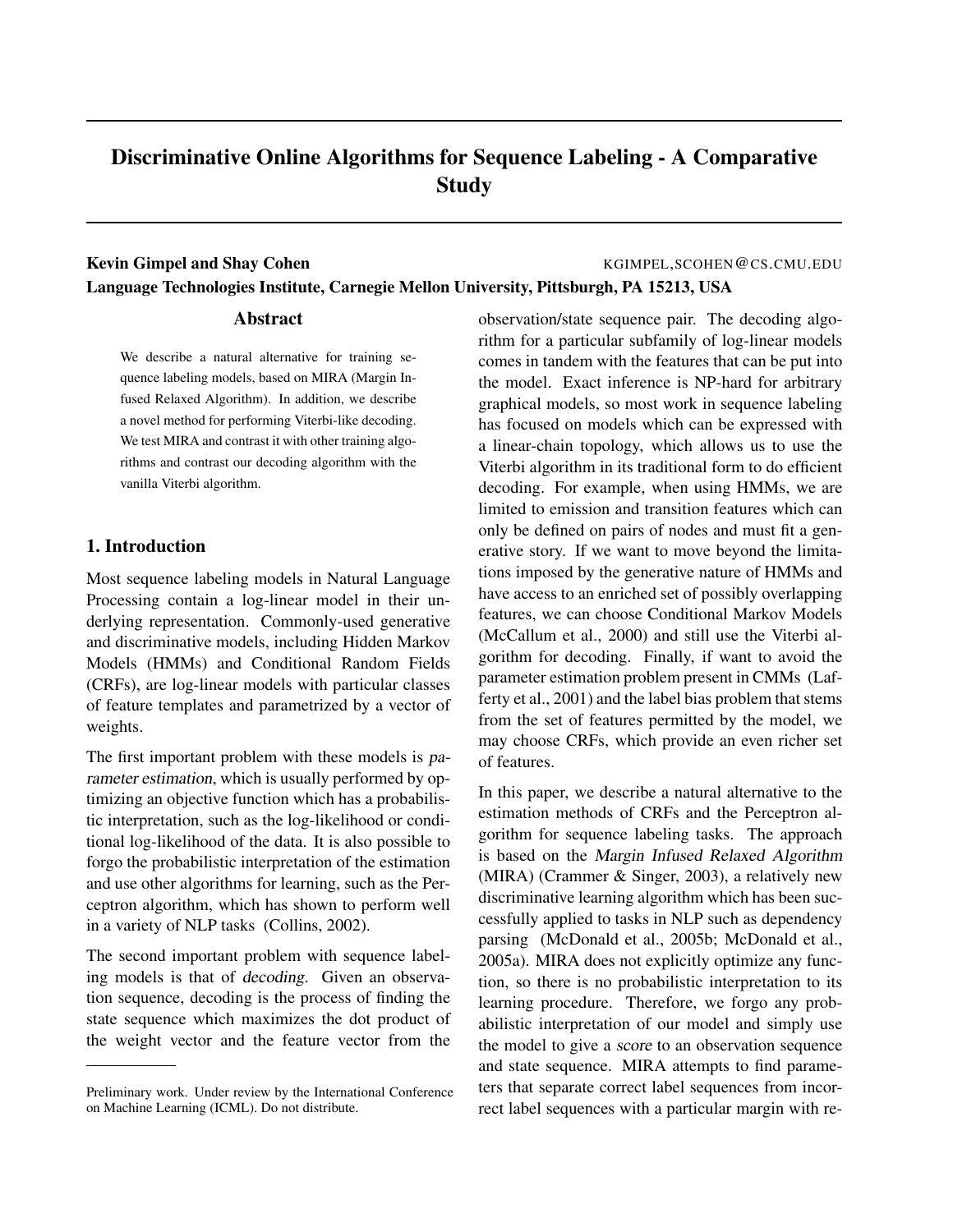spect to these scores. The margin is affected by a sequence loss function which specifies the amount of divergence between two label sequences. We show that MIRA achieves performance exceeding that of a CRF with the same features for a standard sequence labeling task and, perhaps more significantly, that MIRA takes less than one-tenth of the training time of a CRF. Furthermore, MIRA cleanly allows us to direct the learning towards task-specific evaluation criteria by allowing a choice of loss function.

In addition, we present a modification to the Viterbi algorithm which makes use of hypothesized paths constructed during the algorithm's execution. We experiment with the modified algorithm and show that we can obtain performance improvements by handling long-range dependencies in this way.

The rest of the paper is organized as follows. §2 introduces notation and describes MIRA. §3 presents the novel decoding algorithm. We present our experiments in §4 and conclude in §5.

#### 2. Training

## 2.1. The Model

Let  $X$  be the set of sequences over a finite alphabet  $\Sigma_O$  (the "observations" alphabet) and let *y* be the set of sequences over a finite alphabet  $\Sigma_S$  (the "states" alphabet). In the sequence labeling task, we are interested in learning a mapping  $f: \mathcal{X} \to \mathcal{Y}$  such that for any sequence  $x = (x_1, ..., x_n)$ ,  $f(x)$  is a sequence of the same length  $y \in \mathcal{Y}$ ,  $y = (y_1, ..., y_n)$ . The mapping is allowed to choose a state sequence from the support of the observation sequence,  $G(x) \subset \mathcal{Y}$  which will typically be the set of state sequences of the same length as  $x.<sup>1</sup>$ 

It is common practice to have a log-linear model which defines over the sequences either a joint distribution (such as with HMMs) or a conditional distribution (probability of a state sequence y given the observation sequence x, such as with CRFs). Such log-linear models are defined using a features function  $\Phi \colon \mathfrak{X} \times \mathcal{Y} \to \mathbb{R}^d$  and are parametrized using a weight vector  $w \in \mathbb{R}^d$ . For example, in the case of

defining a conditional distribution, we have:

$$
p(y \mid x) = \frac{e^{w \cdot \Phi(x, y)}}{Z_w(x)}
$$

where  $Z_w(x)$  is a normalization constant to make p a distribution that sums the scores over the support of x.

Such a log-linear model induces a natural mapping  $f(x)$ , which we desire to use to label new sequences from X. This  $f(x)$  will select y such that  $p(y | x)$ is maximized. Since log is a monotone function, we can maximize  $\log p(y | x)$ . In fact, we can also ignore the normalization factor  $Z_w(x)$  in the maximization process, since it does not depend on the y being maximized. In that case, our  $f$  will have the following form:

$$
f_{\mathbf{w}}(\mathbf{x}) = \operatorname*{argmax}_{\mathbf{y} \in \mathbf{G}(\mathbf{x})} \mathbf{w} \cdot \Phi(\mathbf{x}, \mathbf{y})
$$

#### 2.2. Probabilistic Estimation

Once we have defined the log-linear family of models we work with, the fundamental question to be answered is how to pick the weights for that model according to a set of training data, consisting of observations sequences paired with states sequences. With log-linear models, we usually define an objective function that has a probabilistic interpretation and we find the weight vector that maximizes this objective function. For example, with HMMs, the objective function is the likelihood of the data, yielding a frequency count estimation of the weights in which we count and normalize the occurrences of the transition and emission features. Alternatively, we can use the conditional likelihood as an objective function, which is known to have an advantage over regular likelihood in performance (Klein & Manning, 2002). Using conditional likelihood is in fact necessary when the model family, such as CRFs, defines a conditional distribution as opposed to a joint distribution.

#### 2.3. Estimation Using an Online Algorithm

Since in essence we are interested in finding a mapping  $f(x)$  that performs well on unseen data, we might as well forgo the underlying probabilistic interpretation, and ensure directly for the training instances  $\mathfrak{T} = \{(x_i, y_i)\}_{i=1}^n$  that

<sup>&</sup>lt;sup>1</sup>The support could be further shrunk to an even smaller subset by using domain knowledge or other kind of constraints that are known in advance.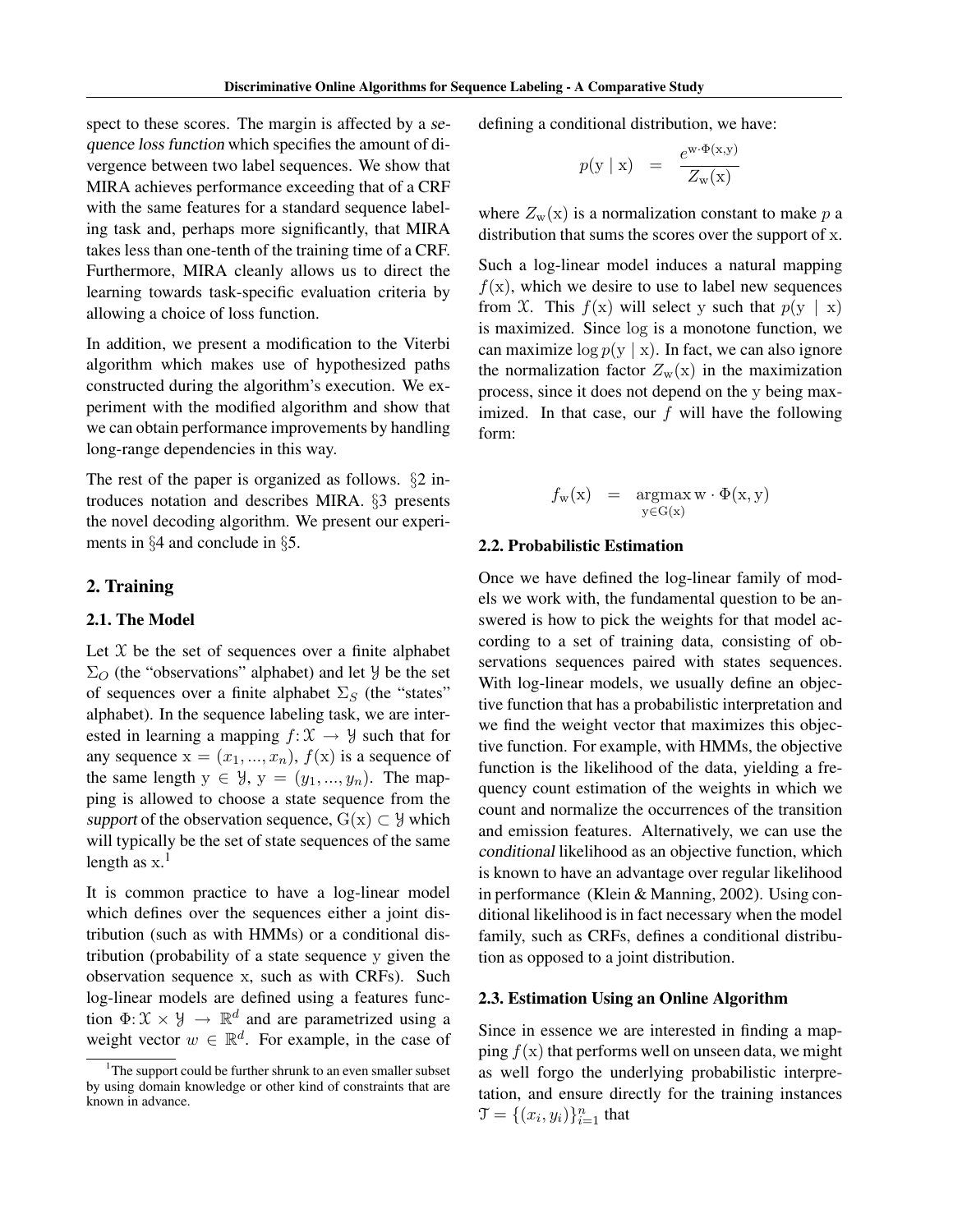Input:  $\mathfrak{T} = \{(x_i, y_i)\}_{i=1}^n$ 1.  $w^{(0)} = 0; v = 0; i = 0$ 2. for  $n: 1..N$ 3. for  $t : 1..T$ 4.  $w^{(i+1)}$  = update  $w^{(i)}$  according to instance  $(x_t, y_t)$ 5.  $v = v + w^{(i+1)}$ 6.  $i = i + 1$ 7.  $w = \frac{v}{(N*T)}$ 



$$
y_i = \operatorname*{argmax}_{y \in G(x)} w \cdot \Phi(x_i, y)
$$

This is the basic idea in large-margin methods (Taskar et al., 2003; Tsochantaridis et al., 2005), in which we seek a weight vector that separates the correct labeling  $y_i$  from the rest of the labellings by a certain margin. A common way to obtain such a weight vector is by an online learning algorithm, which goes iteratively through the training instances, each time performing some update to the weight vector according to the current training instance it looks at. The generic online algorithm is given in Fig. 1. One thing to note is that the algorithm returns an averaged weight vector, which helps in reducing overfitting (Collins,  $2002$ ).<sup>2</sup>

The Perceptron algorithm, which was extended for structured classification by Collins (2002), is an example of such an online algorithm. In the update step, the Perceptron algorithm labels the training instance according to the current weight vector, and adds to the weight vector the difference between the feature vector of the true label sequence and the feature vector of the decoded label sequence.

#### 2.4. Using MIRA for Estimation

In the large-margin framework, we usually have a loss function,  $L(y, y')$ , which denotes the cost of labeling a sequence as  $y'$  when in fact the real sequence is  $y$ . Then, following Crammer and Singer (2001; 2003) we can look for a weight vector according to the following formulation:

 $\min$   $||w||$ 

s.t. 
$$
w \cdot (\Phi(x, y) - \Phi(x, y')) \ge L(y, y')
$$

$$
\forall (x, y) \in \mathcal{T}, y' \in G(x)
$$

Intuitively, this formulation looks for a weight vector that creates a margin at least the size of the loss between the real state sequence and each sequence in the support of the observation sequence. The weight vector is constrained to have minimal norm, in order to avoid a blow-up in its size.

The Margin Infused Relaxed Algorithm (Crammer & Singer, 2003) is an online learning algorithm, as described in §2.3, that employs this optimization directly. The update rule it uses at each step is:

$$
\begin{array}{ll}\n\min & ||\mathbf{w}^{(i+1)} - \mathbf{w}^{(i)}|| \\
\text{s.t.} & \mathbf{w}^{(i+1)} \cdot (\Phi(\mathbf{x}_t, \mathbf{y}_t) - \Phi(\mathbf{x}_t, \mathbf{y}')) \ge L(\mathbf{y}_t, \mathbf{y}') \\
& \forall \mathbf{y}' \in \mathbf{G}(\mathbf{x}_t)\n\end{array}
$$

Unfortunately, this formulation is computationally prohibitive because the number of sequences in the set  $G(x_t)$  is exponential. Following McDonald et al. (2005b), we use k-Best MIRA, which assumes that the constraints that matter for the update rule are the constraints with the highest scoring sequences. In this case, the update rule becomes:

$$
\begin{array}{ll}\n\min & ||\mathbf{w}^{(i+1)} - \mathbf{w}^{(i)}|| \\
\text{s.t.} & \mathbf{w}^{(i+1)} \cdot (\Phi(\mathbf{x}_t, \mathbf{y}_t) - \Phi(\mathbf{x}_t, \mathbf{y}')) \ge L(\mathbf{y}_t, \mathbf{y}') \\
& \forall \mathbf{y}' \in best_k(\mathbf{x}_t; \mathbf{w}^{(i)})\n\end{array}
$$

In Section §4.2.4 we compare the results for different values of  $k$  and show that this assumption is met empirically.

A key difference between MIRA and the Perceptron is MIRA's use of a loss function during training. The implicit objective of the Perceptron algorithm is to label the entire sequence correctly, while MIRA can make more informed, piecewise decisions based on the loss function. In §4.2.2 we investigate the use of different loss functions and show how the choice of a loss function can affect performance.

<sup>&</sup>lt;sup>2</sup>When we discuss the Perceptron and MIRA in this paper, we will generally be referring to the versions of these algorithms that return an averaged weight vector at the end of training. In §4.2.1, we show how performance drops when we do not average the weight vector.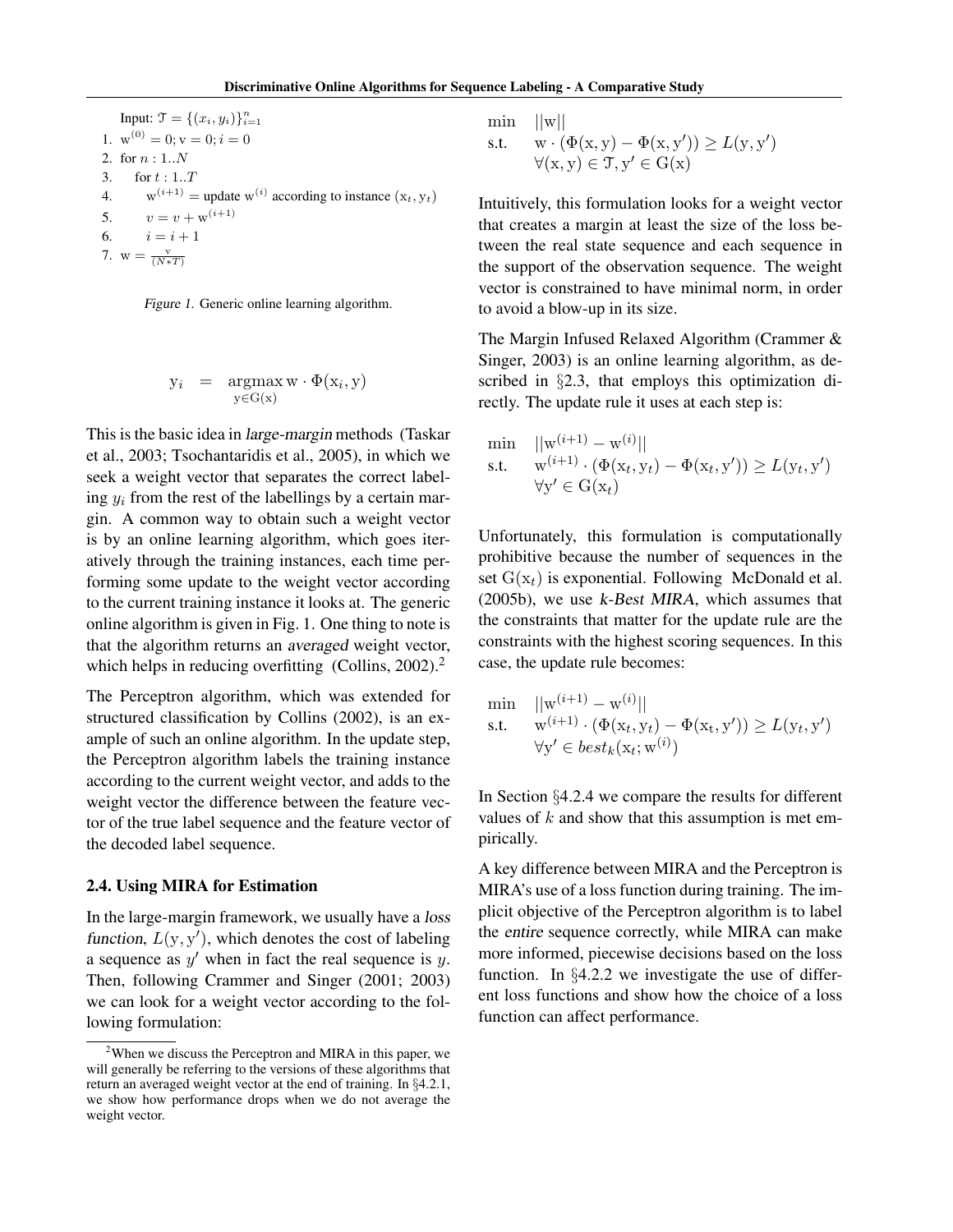#### 3. Decoding Algorithms

## 3.1. The Viterbi Algorithm

The actual algorithm for decoding (finding the sequence y that maximizes the score  $w \cdot \Phi(x, y)$  is dependent on our choice of the features function. In the general case, decoding for arbitrary features functions is intractable. To circumvent this computational burden, we usually use features which are local with respect to the state sequence. With HMMs or linearchain CRFs, for example, this constraint on the features function is apparent in the transition features which are dependent only on two states in adjacent positions. This means that our feature function  $\Phi(x, y)$ will consist of elements of the form  $\Phi_i(x, y_{i-1}, y_i, j)$ where  $j$  denotes the position in the sequence. This way, we can employ a dynamic programming algorithm, such as Viterbi, which keeps track of partial sequences with highest scores until it reaches the final state in the sequence. More formally, for a given sequence x, the Viterbi algorithm maintains a two dimensional chart  $V_i(s)$  where  $s \in \Sigma_S$  and i is a position in the sequence, and computes it dynamically using the following recursion:

$$
V_i(s) = \max_{s'} V_{i-1}(s') + \mathbf{w} \cdot \Phi(\mathbf{x}, s', s, i)
$$

To compose the output sequence, we select the states which achieved the maximal value at each position, starting from the last position in the sequence.

#### 3.2. Decoding with Hypothesized Partial Sequence

The complexity of the Viterbi algorithm grows exponentially with the number of states we allow to look back at, and is already quadratic (in the size of  $\Sigma_S$ ) in the case of a linear-chain. Specifically, in order to consider  $p$  states backwards (have features of the form  $\Phi(x, y_{j-p}, ..., y_j, j)$  we would need to maintain a chart of the form  $V_i(s_1, ..., s_p)$  where  $s_p$  is the furthest state back that we consider. We are interested in using features which look back for more than one position and still preserve the feasible computational complexity of the Viterbi algorithm. To do this, we use features defined on the hypothesized partial sequence constructed during execution of the Viterbi algorithm.

The idea of using features from the hypothesized path also appears in Malouf (2002). The author, who worked on Named Entity Recognition, used a binary feature which fires if a word is part of a personal name in the partial path constructed by the Viterbi algorithm. We generalize the use of these kind of features in a more principled manner. We divided the vector  $(s_1, \ldots s_p)$  in the chart into two parts:  $(s_1, ..., s_m)$  for which we do the usual Viterbi maximization and  $(s_{m+1},...,s_p)$  which are the hypothesized states according to the maximization performed for  $(s_1, ..., s_m)$  (these states can be obtained by backtracking). The complexity of decoding in this way grows exponentially as we enlarge  $m$ , but grows only linearly as we enlarge  $p$  and keep  $m$  constant<sup>3</sup>.

At first glance, this decoding algorithm is reminiscent of beam search, which was used by Ratnaparkhi (1996) for performing part-of-speech (POS) tagging; the value of  $p$  can be seen a parameter that controls the beam size, and instead of keeping in the chart  $p$  states, we keep only  $m$  states and use a heuristic for the rest of the states. However, there is a key difference. Our algorithm considers all states for a certain position in the chart, while with beam search, we may consider the same state several times for a certain position because we prioritize whole paths. This means that an unsuccessful tag that happened to get a high probability in an earlier stage will end up being chosen for the final sequence. Our algorithm maintains a more varied selection of tags in each position, avoiding this issue.

#### 3.3. k-Best Decoding

In each update step, MIRA makes use of a k-Best decoder designed for the Viterbi algorithm. A k-Best decoder for the Viterbi algorithm can be naively implemented by keeping at each position in the chart  $V_i(s)$  a k-Best list of partial hypotheses. In order to construct the k-Best list for a certain position, all we have to do is to combine the k-Best list from the previous position (which was constructed recursively) with all the states in the current position, and then keep the k-Best list from these combinations for the current position.

Such a naive implementation would slow the com-

 $3$ Malouf (2002) can be seen as a specific case of our algorithm with  $p = \infty$ .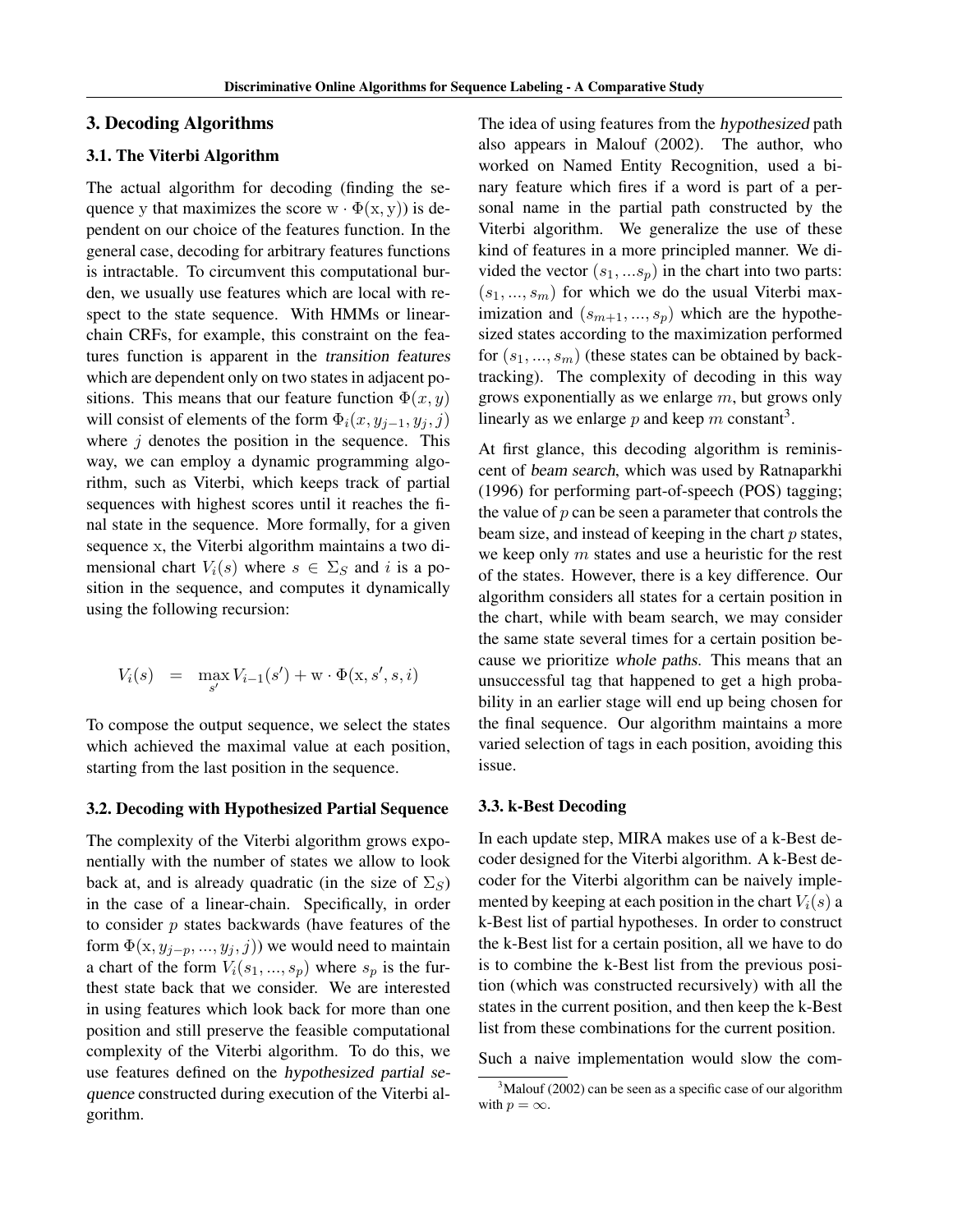plexity of the Viterbi decoder by a factor  $O(k^2 \log k)$ . Huang and Chiang (2005) present a method, based on search in hypergraphs, to keep the factor at  $O(k \log k)$ . Still, it is impractical to use large k values. In §4.2.4 we compare the performance of MIRA and its speed as we change k.

# 4. Experiments

## 4.1. Experiments with Part-Of-Speech Tagging

While part-of-speech tagging is now a fairly wellworn road, we decided to use it for preliminary experiments to compare MIRA and the Perceptron.

For our experiments, we used the Wall Street Journal data from Penn Treebank III (Marcus et al., 1994). We split the data into training, development and test sets exactly as described in Toutanova et al. (2003). As commonly done, we used sections 0-18 for training, 19-21 for development and 22-24 for testing.

The features we used are given in Table 1. For handling out-of-vocabulary (OOV) symbols, we marked all words in the training set that appeared less than three times as an OOV symbol for which the isOOV feature fires. Then, at test time, each symbol that did not appear in the training set had this same isOOV feature fire.

| Feature name         | Feature template                     |
|----------------------|--------------------------------------|
| Tag                  | $(t_{i-1}, t_i)$                     |
| Word                 | $(t_i, w_i)$                         |
| isOOV                | $(t_i, isOOV(w_i))$                  |
| isCapitalized        | $(t_i, isCapitalized(w_i))$          |
| isFirstLetterCapital | $(t_i, is First LetterCapital(w_i))$ |
| isNumber             | $(t_i, isNumber(w_i))$               |
| endsInING            | $(t_i, endsInING(w_i))$              |
| endsInED             | $(t_i, endsInED(w_i))$               |
| endsInS              | $(t_i, endsInS(w_i))$                |
| Tag2                 | $(t_{i-2}, t_i)$                     |

Table 1. Features used with the POS dataset.  $w_i$  denotes the current word,  $t_i$  denotes the current tag and  $t_{i-1}$  denotes the previous tag. The last feature (Tag2) is used only in the case of  $p > 1$ .

We run MIRA and the Perceptron both for 30 iterations. MIRA was run with  $k = 5$  and the natural accuracy loss function that counts the number of wrong labels in a sequence. As can be seen from Table 2, MIRA performs better than the Perceptron algorithm on both the development set and the test set. MIRA did slightly better on both the development set and the

| Split       | MIR A | Perceptron               |       |
|-------------|-------|--------------------------|-------|
|             |       | $m=1, p=1 \mid m=1, p=2$ |       |
| Development | 96.31 | 96.35                    | 95.33 |
| Test        | 96.38 | 96.4                     | 95.04 |

Table 2. Results on the POS dataset when using MIRA and the Perceptron algorithm on the development set and the test set. m and  $p$  are the values when decoding using the hypothesized path (see §3.2).  $m = 1$ ,  $p = 1$  means regular Viterbi decoding.



Figure 2. Performance of MIRA and the Perceptron on the development set as the number of iterations changes.

test set when using hypothesized tags as described in §3.2 ( $n = 1, p = 2$ ), leading us to a more thorough investigation of using  $p > 1$  in §4.2.3. Fig. 2 shows the performance of MIRA and the Perceptron on the development set as the number of iterations increases. MIRA's performance curve is consistently higher than the Perceptron's, even though it seems to converge to its final result slower.

For comparison, the best results known to date on this dataset are given by Toutanova et al. (2003). The authors report an accuracy of 97.24% on the test set using their model. It is important to note that our feature templates are less rich than the feature templates used in Toutanova et al. (2003), because of computational limitations. Our hypothesis is that this is the main reason for our accuracy being lower.

We were unable to compare these results with a CRF using the same set of features because of the training time required. While using MIRA to train on this dataset took approximately 116 hours for 30 iterations, the CRF toolkit<sup>4</sup> did not even complete a single

<sup>&</sup>lt;sup>4</sup>Available from http://crf.sourceforge.net/. The package uses LBFGS for training.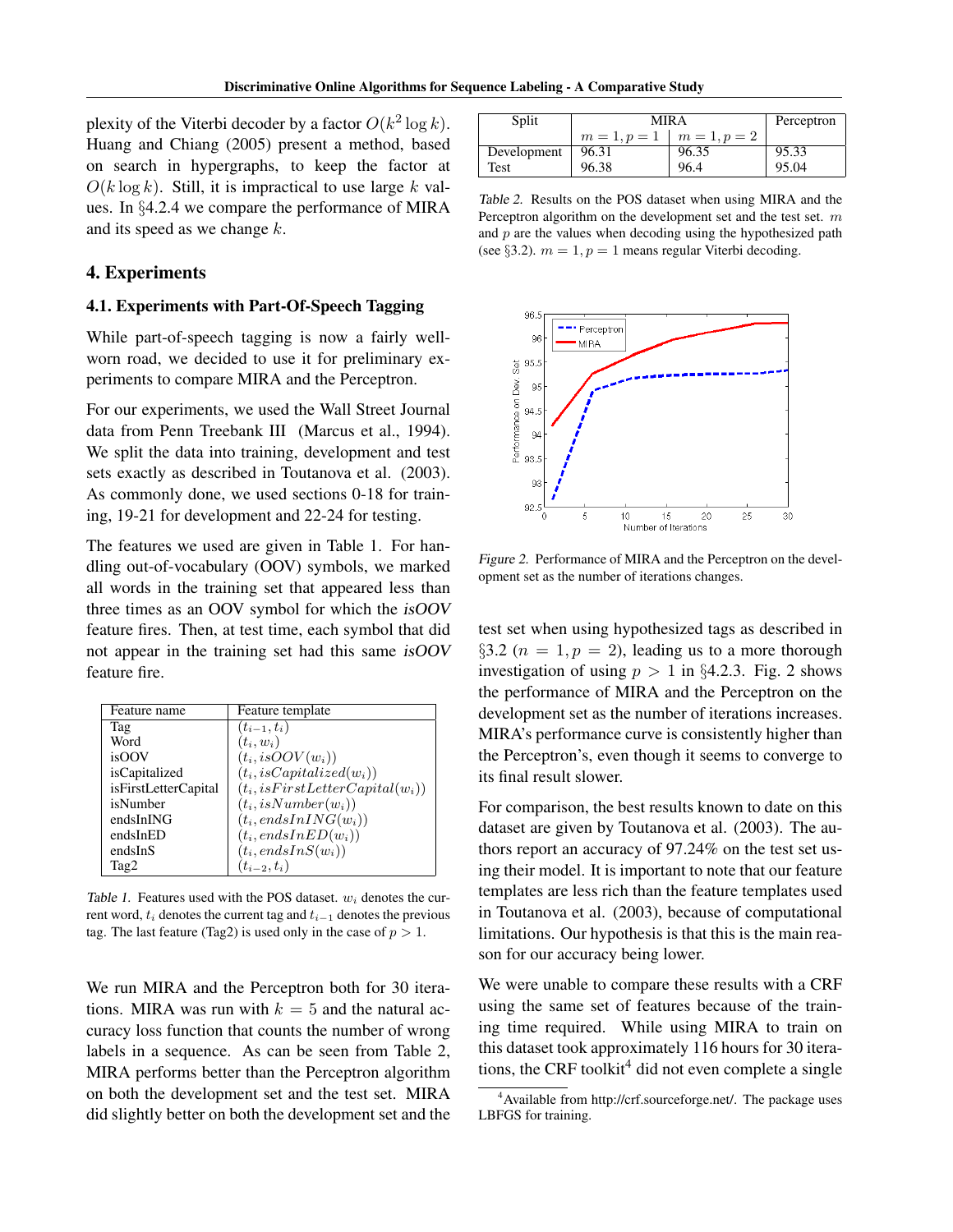iteration of its training optimization within 24 hours.<sup>5</sup>

## 4.2. Experiments with Named-Entity Recognition

For our named-entity recognition (NER) experiments, we used the English dataset from the CoNLL 2003 NER shared task.<sup>6</sup> Table 3 shows statistics of the training set, development set, and test set.

| Split       | Articles | Sentences | Tokens  |
|-------------|----------|-----------|---------|
| Training    | 946      | 14,987    | 203,621 |
| Development | 216      | 3,466     | 51,362  |
| Test        | 231      | 3,684     | 46,435  |

Table 3. Statistics of the CoNLL 2003 NER English dataset.

The data consists of Reuters newswire articles which are tokenized and each token is tagged as being either not an entity or one of the following entity types: organization, person, location, or miscellaneous. The standard IOB labeling scheme is used, with begin (B) and inside (I) labels being relatively rare. Each token is also labeled with a hypothesized POS tag and syntactic chunk label produced by the MBT tagger (Daelemans et al., 2002). Performance of the task is evaluated using entity-level precision and recall, which are then combined into an  $F_1$  score. Since precision and recall are computed at the entity level, an incorrect boundary lowers both precision and recall.

In our experiments, we considered variations along the following four dimensions:

- Learning Algorithms Fixing the feature set, we compare MIRA, the Perceptron, and a CRF. We also try using the unaveraged versions of MIRA and the Perceptron and show how performance of the online algorithms varies as a function of the number of training iterations.
- Loss Functions In §4.2.2 we consider four different loss functions for use with MIRA. Our goal was to determine whether using a loss function which is more closely related to the evaluation metric could improve performance.
- Values of  $m$  and  $p$  When decoding, we were interested to see if increasing the value of  $p$  (see §3.2),

without necessarily increasing the value of  $m$ , improves performance.

• Value of  $k$  - When training with MIRA, we tried different values of  $k$  to see if the assumption inherent in using k-Best MIRA described in §2.4 is valid for this dataset.

For all experiments, we used the base set of features shown in the upper part of Table 4. The features are fairly standard for NER tasks, and while we made use of the given POS tags, we found that the syntactic chunk labels did not help, which was also reported by Wu et al. (2003). In the decoding experiments in which we increase  $p$ , we use the feature template in the second section of Table 4 which adds features for each label in the hypothesized feature history. We also consider features which consider hypothesized labels from the current document, as shown in the final section of the table and similar to those used by Malouf (2002). These features allow repeated entities in a document to have access to earlier instances that were labeled. Our decoding algorithm generalizes this case with  $p = \infty$ . In the experiments below, we will refer to the use of this latter set of features as "documentlevel" features.

| Feature Templates for $p = 1$ (all include current label)                           |
|-------------------------------------------------------------------------------------|
| Label of previous word                                                              |
| {Last, current, next} word                                                          |
| {Last, current, next} POS                                                           |
| Current POS + current word                                                          |
| Last POS + current word                                                             |
| Last $POS + current POS + current word$                                             |
| Shape of {last, current, next} word                                                 |
| Shape of last word + current word                                                   |
| {Last, current, next} word starts with a capital letter                             |
| {Last, current, next} word is {all caps, all lowercase}                             |
| {Last, current} word is a digit                                                     |
| Word is first word in sentence                                                      |
| Word ends in "s"                                                                    |
| Word is longer than 4 characters                                                    |
| Word is a $\{$ month, day $\}$                                                      |
| 3-char prefix/suffix of {last, current, next} word                                  |
| {Last, current, next} word is a title                                               |
| Current word is surrounded by $\{$ quotation marks, parentheses $\}$                |
| Current word is surrounded by words starting with capitals                          |
| <b>Feature Templates for</b> $p > 1$                                                |
| Label of word $w_{i-p}$ + label of word $w_i$                                       |
| Document-level Feature Templates ( $p = \infty$ )                                   |
| $\forall p$ , if $(w_i == w_{i-p})$ , label of word $w_{i-p}$ + label of word $w_i$ |

Table 4. Features used with the NER dataset.  $i$  is the position of the current word.

 $5$ The CRF package limits its optimization to 100 iterations by default, so training would take several weeks on the entire POS dataset. These experiments were run on a 2.2 GHz Sun Opteron with 8GB RAM.

<sup>6</sup>Available from http://cnts.uia.ac.be/conll2003/ner/.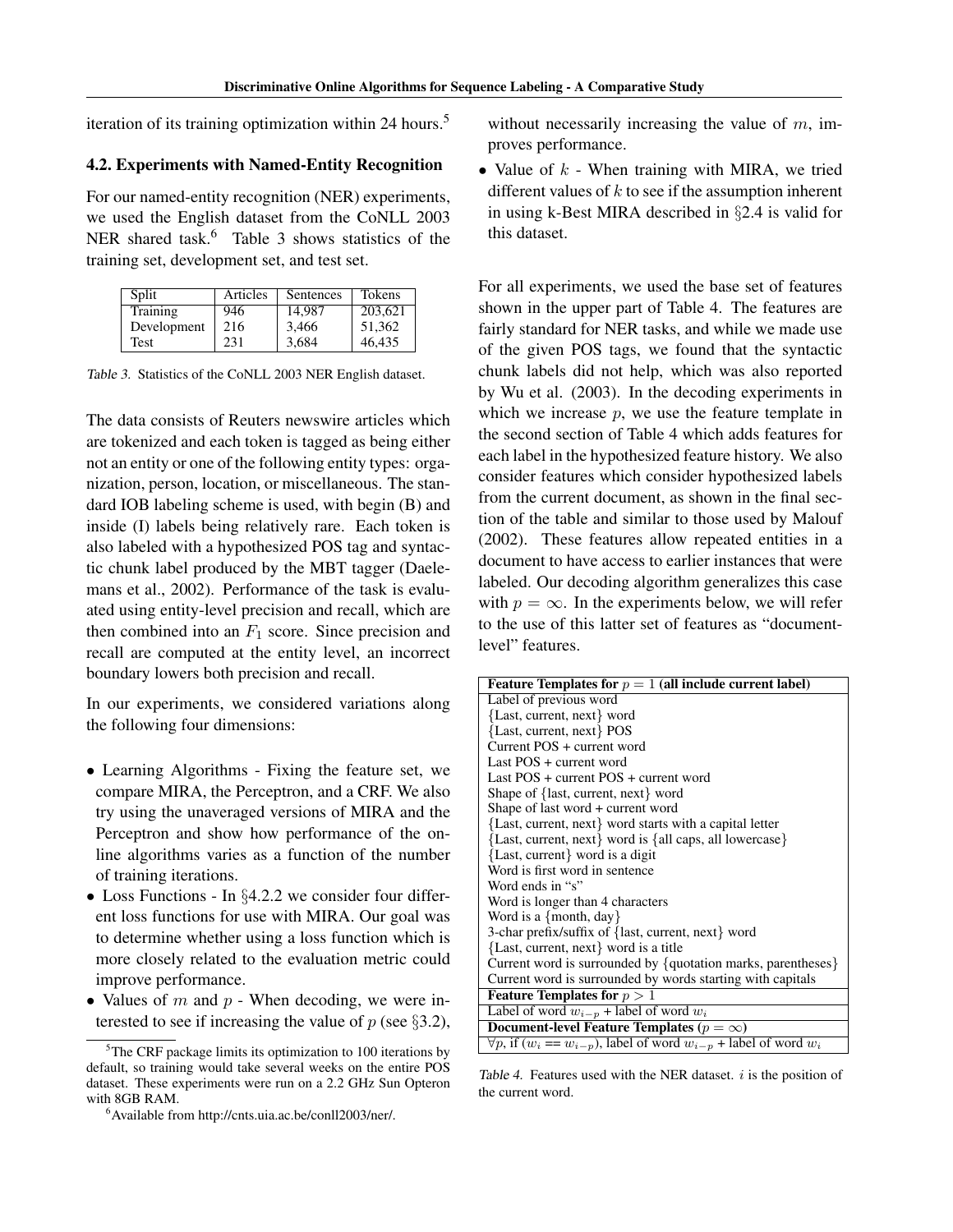|                         |          | dev. set |                |           | test set |                      |
|-------------------------|----------|----------|----------------|-----------|----------|----------------------|
| Ieapha Bla              | Accision |          |                | Precision |          |                      |
|                         |          | Recay    | $\hat{\kappa}$ |           | Recay    | $\mathcal{R}^{\sim}$ |
| MIRA (acc. loss)        | 89.46    | 88.27    | 88.86          | 82.84     | 81.71    | 82.27                |
| Unavg. MIRA (acc. loss) | 89.46    | 84.26    | 86.78          | 83.29     | 77.30    | 80.18                |
| Perceptron              | 90.00    | 87.98    | 88.98          | 83.19     | 80.97    | 82.06                |
| Unavg. Perceptron       | 88.32    | 85.64    | 86.96          | 81.42     | 77.27    | 79.29                |
| <b>CRF</b>              | 88.57    | 87.38    | 87.97          | 82.18     | 81.16    | 81.67                |

Table 5. Algorithm comparison for the NER dataset. Bold denotes best result for that measure according to the algorithm used.

#### 4.2.1. ALGORITHM COMPARISON

We were interested in seeing how MIRA compares to CRFs and the Perceptron using the same set of features. We run MIRA and the Perceptron for 40 iterations with  $m = p = 1$ . MIRA is run with the accuracy loss function and  $k = 4$ . Table 5 describes the results of this comparison. MIRA and the Perceptron have similar performance, and both are slightly better than the CRF.

Our hypothesis is that CRFs are not as robust as MIRA and the Perceptron to a large number of features unless one employs regularization and feature selection. Specifically, there were a total of 2.3 million unique features instantiated for the NER training set and MIRA and the Perceptron both find relatively sparse solutions in which approximately two million of these features have zero weight. However, none of the features has zero weight after performing CRF training without regularization.

We were also interested to see if the unaveraged versions of MIRA and the Perceptron behave differently than the averaged ones which are supposed to help against overfitting (Collins, 2002). Fig. 3 shows how the algorithms perform when the number of training iterations is varied. The unaveraged Perceptron oscillates throughout training, while the averaged version appears more stable and exceeds the performance of the unaveraged version by a substantial margin. Unaveraged MIRA is more stable than the unaveraged Perceptron, but there is still a wide margin between the unaveraged and averaged versions of MIRA. MIRA finds a higher-scoring weight vector in fewer iterations, but the Perceptron catches up when run for enough iterations.



Figure 3. Convergence rates of online algorithms. Results are for dev data in the NER task. The unaveraged versions are not as stable as the averaged versions and do not achieve the same levels of performance. The numbers in parentheses are the  $F_1$  scores after 40 iterations of training.

#### 4.2.2. LOSS FUNCTIONS

In the second setting of our experiments, we considered four label sequence loss functions<sup>7</sup>:

- Accuracy Loss Counts the number of wrong labels in the sequence.
- $F_1$  Loss Computes the entity-level  $F_1$  score of the labeled sentence, which is the same metric used for evaluation, and returns  $\frac{1}{F_1}$  as the loss.
- P/R Loss The  $F_1$  loss indeed makes use of the evaluation metric used to directly optimize performance. However, the  $F_1$  loss is computed locally for each sentence ("micro-averaging") while the evaluation is computed for the whole set of sentences ("macro-averaging"). To avoid

<sup>&</sup>lt;sup>7</sup>For all of our NER experiments, we label one sentence at a time, so each of these loss functions is computed for a pair of labeled sentences.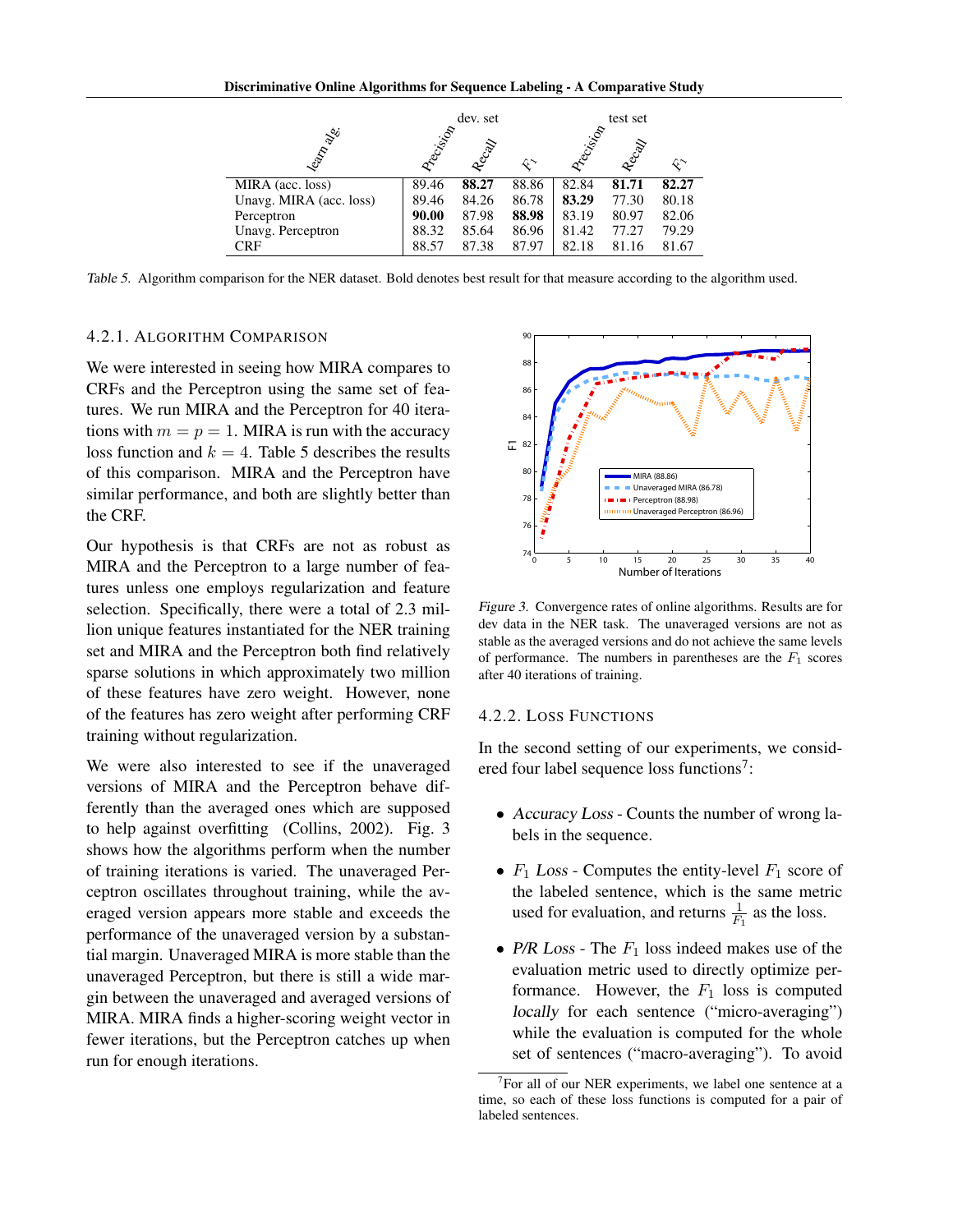Discriminative Online Algorithms for Sequence Labeling - A Comparative Study

|                         | Ioss Kincolin                            |           |        |                           | test set  |       |                    |
|-------------------------|------------------------------------------|-----------|--------|---------------------------|-----------|-------|--------------------|
|                         |                                          | Precision | Recall |                           | Precision | Recay |                    |
|                         |                                          |           |        | $\hat{\mathbf{x}}^{\sim}$ |           |       | $\hat{\mathbf{r}}$ |
| <b>MIRA</b>             |                                          |           |        |                           |           |       |                    |
|                         | Accuracy loss                            | 89.45     | 88.29  | 88.86                     | 82.84     | 81.71 | 82.27              |
|                         | $F_1$ loss                               | 88.97     | 86.77  | 87.86                     | 82.17     | 79.90 | 81.02              |
|                         | P/R loss ( $\alpha = 0.25$ )             | 88.73     | 88.24  | 88.48                     | 82.14     | 82.19 | 82.17              |
|                         | P/R-weighted acc. loss ( $\beta = 1.0$ ) | 89.45     | 88.29  | 88.86                     | 82.84     | 81.71 | 82.27              |
| $MIRA + document-level$ |                                          |           |        |                           |           |       |                    |
|                         | Accuracy loss                            | 90.58     | 89.28  | 89.92                     | 84.03     | 83.20 | 83.61              |
|                         | $F_1$ loss                               | 89.93     | 87.93  | 88.92                     | 83.09     | 81.36 | 82.22              |
|                         | P/R loss ( $\alpha = 0.5$ )              | 89.79     | 88.05  | 88.91                     | 83.18     | 81.53 | 82.35              |
|                         | P/R-weighted acc. loss ( $\beta = 1.4$ ) | 90.27     | 89.78  | 90.03                     | 83.38     | 83.75 | 83.56              |

Table 6. Comparison of using different sequence loss functions with MIRA with two feature sets: (1) the base set of features in the upper part of Table 4, and (2) the base set along with the "document-level" features from the lower part of Table 4, where  $p = \infty$ . Boldface denotes best result for that column. The  $\alpha$  and  $\beta$  parameters for the P/R loss and P/R-weighted accuracy loss, respectively, were optimized on the development set.

the myopic decisions made while training, we used a measure which combines precision and recall without normalization (so that a sentence is penalized according to its length). Let  $G$  be the entities in the real sequence and let  $T$  be the entities which are hypothesized during decoding. We define the "recall complement" to be  $|G \setminus (T \cap G)|$  and the "precision complement" to be  $|T \setminus (T \cap G)|$ . Given a value  $\alpha$  between 0 and 1, the P/R loss is the weighted average of the recall complement and the precision complement:  $\alpha|T \setminus (T \cap G)| + (1 - \alpha)|G \setminus (T \cap G)|.$ 

This loss function is more fine-grained than the  $F_1$  loss function defined above, and also allows us to trade off between precision and recall according to the value of  $\alpha$ , as we will show below.

• P/R-Weighted Accuracy Loss - The previous two loss functions take precision and recall into account at the entity level, which is also how the CoNLL task is evaluated. However, this means that they do not give any information about partially-correct entity labellings. The accuracy loss function, on the other hand, is more finegrained. The final loss function we consider is similar to the accuracy loss function except that it allows us to assign different weights to the different types of label errors and allows us to effectively trade off precision and recall in a different way than the P/R loss function. There are three types of labeling errors that can be made: (1) labeling a non-entity as part of an entity (*precision*



Figure 4. Trading off precision and recall via the P/R loss function. Results are for dev data in the NER task and  $\alpha$  is the relative weight of the precision term.

loss function is  $\alpha A + \beta B + \gamma C$ . The accuracy *errors*), (2) labeling part of a true entity as a nonentity (*recall errors*), and (3) labeling an entity as the wrong type. Where we denote these three types of errors as  $A$ ,  $B$ , and  $C$ , respectively, the loss function is simply a special case of this loss function which simply assigns  $\alpha = \beta = \gamma = 1$ . In our experiments, we keep  $\alpha$  and  $\gamma$  fixed at 1 and vary  $\beta$  to boost recall at the expense of precision.

We ran MIRA with the base set of features and also with the document-level features from Table 4 with each of these loss functions and show the results in Table 6. All results were obtained by running MIRA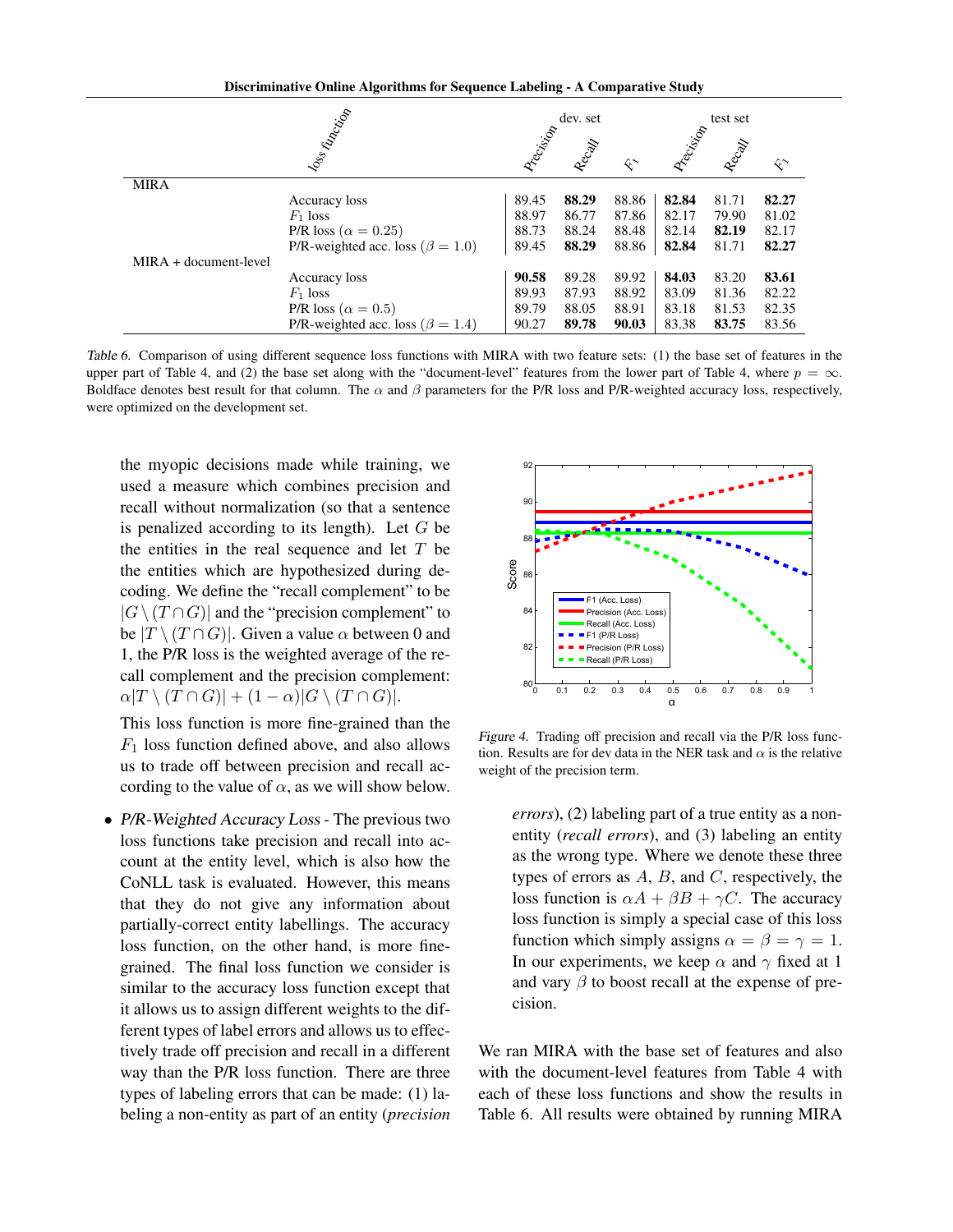for 40 iterations with  $k = 4$ ,  $m = p = 1$ . For the parametrized loss functions, namely the P/R loss and the P/R-weighted accuracy loss, we experimented with a range of values on the development data and used the highest-scoring value to test on the test data. Despite our attempts to find a loss function appropriate for the  $F_1$  evaluation metric that would result in a higher  $F_1$  score, none of the loss functions we tried performed better than the simple accuracy loss on test data.<sup>8</sup> We believe that loss functions that consider recall and precision at the entity level (such as the  $F_1$ ) loss and the P/R loss) do not perform as well because they give less information about how well the data is labeled. The more fine-grained information in the two accuracy-based loss functions seems to be more beneficial for MIRA. The differences in performance with the accuracy loss functions are minor. This complements the conclusions in Altun et al. (2003), who compared several different objective functions with different loss functions for training CRFs. Their conclusion is that the influence of loss functions on performance is not as significant as the influence of the set of features used in the model.

Despite the relative lack of success of complex loss functions in improving performance, they can be useful for trading off between precision and recall. In Fig. 4, we show how precision, recall, and  $F_1$  vary as we change  $\alpha$  for the P/R loss function. The best performing  $\alpha$  is smaller than 0.5 because we tend to obtain higher precision than recall on this task.

#### 4.2.3. EXPERIMENTS WITH  $m$  AND  $p$

In the third setting of our experiments, we checked the decoding algorithm described in 3.2. The results for varying  $m$  and  $p$  in the Viterbi algorithm are shown in Table 7. We see that performance does not increase when we simply increase  $p$  and add in all features that consider labels in the hypothesized sequence. This is not surprising, because even when we use  $m = 2, p = 2$  with exact decoding, we do not get an improvement, suggesting that the features used with larger  $m$  (or  $p$ ) are not helpful. However, when we use the features that fire for labels of repeated words within a document ( $p = \infty$ ), we see a

performance improvement for MIRA. This shows that we can achieve gains in performance by choosing the right features for  $p > 1$ . For named-entity recognition tasks, this simple set of features which consider repeated entities in documents were the only features found to be helpful, but for other tasks a variety of these long-range features may be useful, with very little increase in computation time.

We can see that for MIRA, as we increase  $p$  beyond 2, the performance improves, and reaches its peak for  $p = \infty$ . On the other hand, the Perceptron's performance is not as stable and increasing  $p$  seems to have an adverse effect. We believe that this happens because of the dynamic nature of the features as  $p$  increases. The features may change their values at training time for each iteration, and this may make the Perceptron algorithm less stable, while MIRA is more robust to these variable features.

## 4.2.4. EXPERIMENTS WITH k

Table 8 shows  $F_1$  scores on dev data and training time required for  $k$ -best MIRA with different values of  $k$ , and compares with the Perceptron and CRF using the same features. MIRA and the Perceptron were each run for 40 iterations. As can be seen, there is not a great deal of improvement in  $F_1$  score beyond  $k = 2$ , suggesting that the score function is peaked around the best label sequence and quickly trails off around it. Performance continues to increase until  $k = 10$ , but then stabilizes and even decreases for larger values of k. We believe that when using large  $k$ , MIRA may be overfitting by ensuring that even unlikely sequences are separated from the correct sequence according to their loss, whereas in actuality there may be little to no information to get from the kth-best label sequence as k grows large.

Table 8 also contains a comparison among training times for the different algorithms. The training time for the CRF was almost twenty times that of the Perceptron, and thirteen times that of MIRA with  $k = 4$ . The shorter training time of online learning algorithms can be extremely helpful for certain circumstances. Feature engineering and many feature selection algorithms require continual training and testing of the model, and a reduction in training time of an order of magnitude or more can allow more iterations of fea-

<sup>&</sup>lt;sup>8</sup>We did, however, achieve an improvement on the development data by using the P/R-weighted accuracy loss and tuning the  $\beta$  parameter to weight recall more highly.